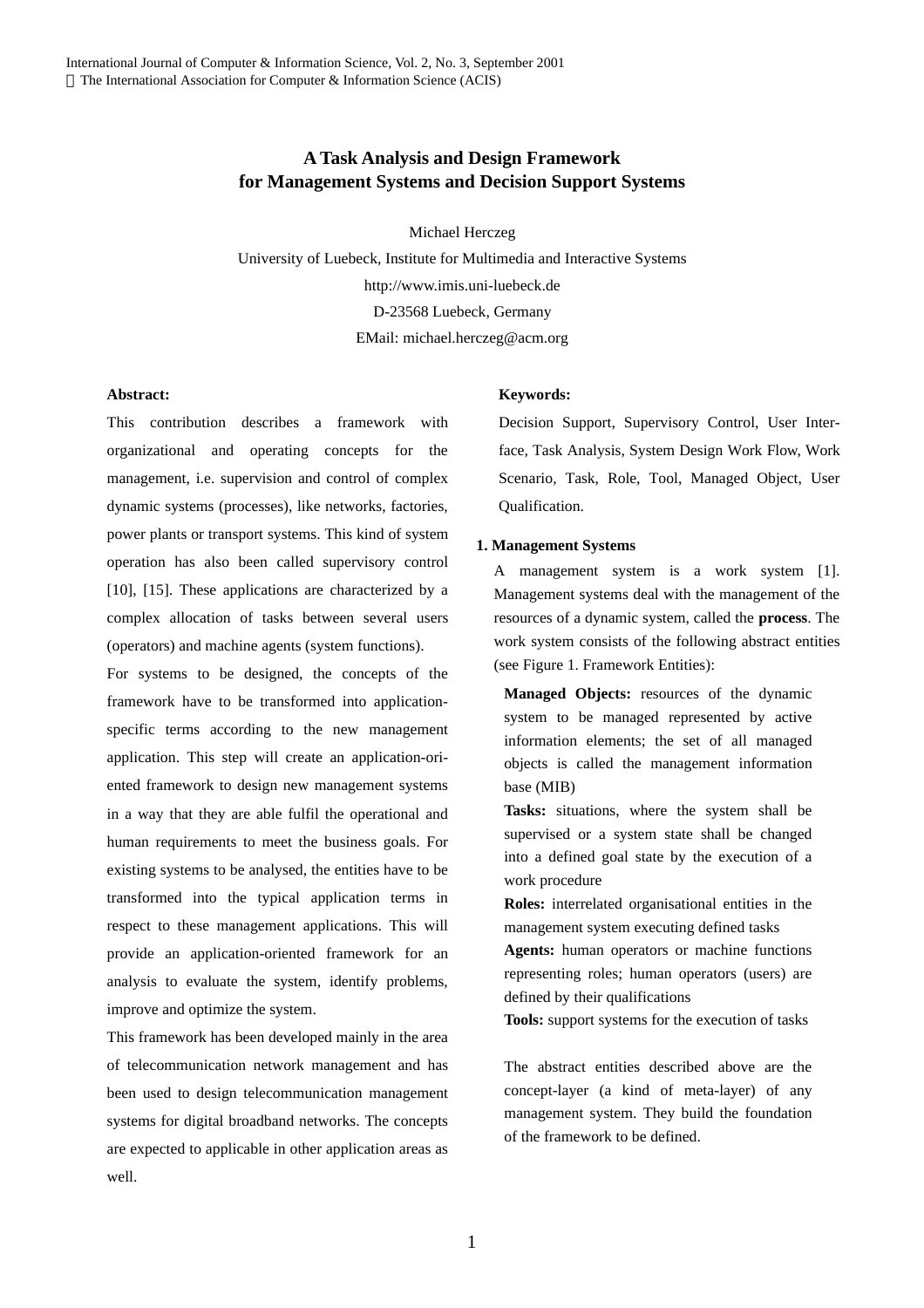



# **2. Design Layers**

The following outline is based on the concept of object-oriented system design.

Each of the conceptual entities of a management system have to be refined into several classes. Managed Objects will be described as specific Managed Object Classes, Tasks as Task Classes, etc. These classes will contain application specific knowledge about the management system and the system to be managed. For a real implemented management system, all of these classes have to be instantiated into problem-domain specific objects by assigning real process resources (managed objects).

As a result of this classification and instantiation process, there are three layers of abstraction in this framework for operating concepts, the framework layer, the class layer and the instance layer.

# *2.1 Framework Layer*

The framework layer consists of the application independent framework entities like *managed object*, *task*, *role*, *agent*, and *tool*. These entities define the framework itself.

Examples of entities:

**Managed Objects:** described by the abstract entity *managed-object* **Tasks:** described by the abstract entity *task* **Roles:** described by the abstract entity *role* **Agents:** described by the abstract entity *agent* **Tools:** described by the abtract entity *tool*

#### *2.2 Class Layer*

The class layer consists of application specific classes for managed objects, tasks, roles, agents, and tools. Examples of classes:

**Managed Objects:** a managed object class, like *equipment*

**Tasks:** a task class, like *put-board-into-service* **Roles:** a class of a role, like *network-operator* **Agents:** an agent class, like *technical-staff* **Tools:** a tool class, like *alarm-table*

#### *2.3 Instance Layer*

The instance layer consists of application related instantiations of the task classes, role classes, agent classes and tool classes mainly by assigning specific managed object instances to attributes of these classes.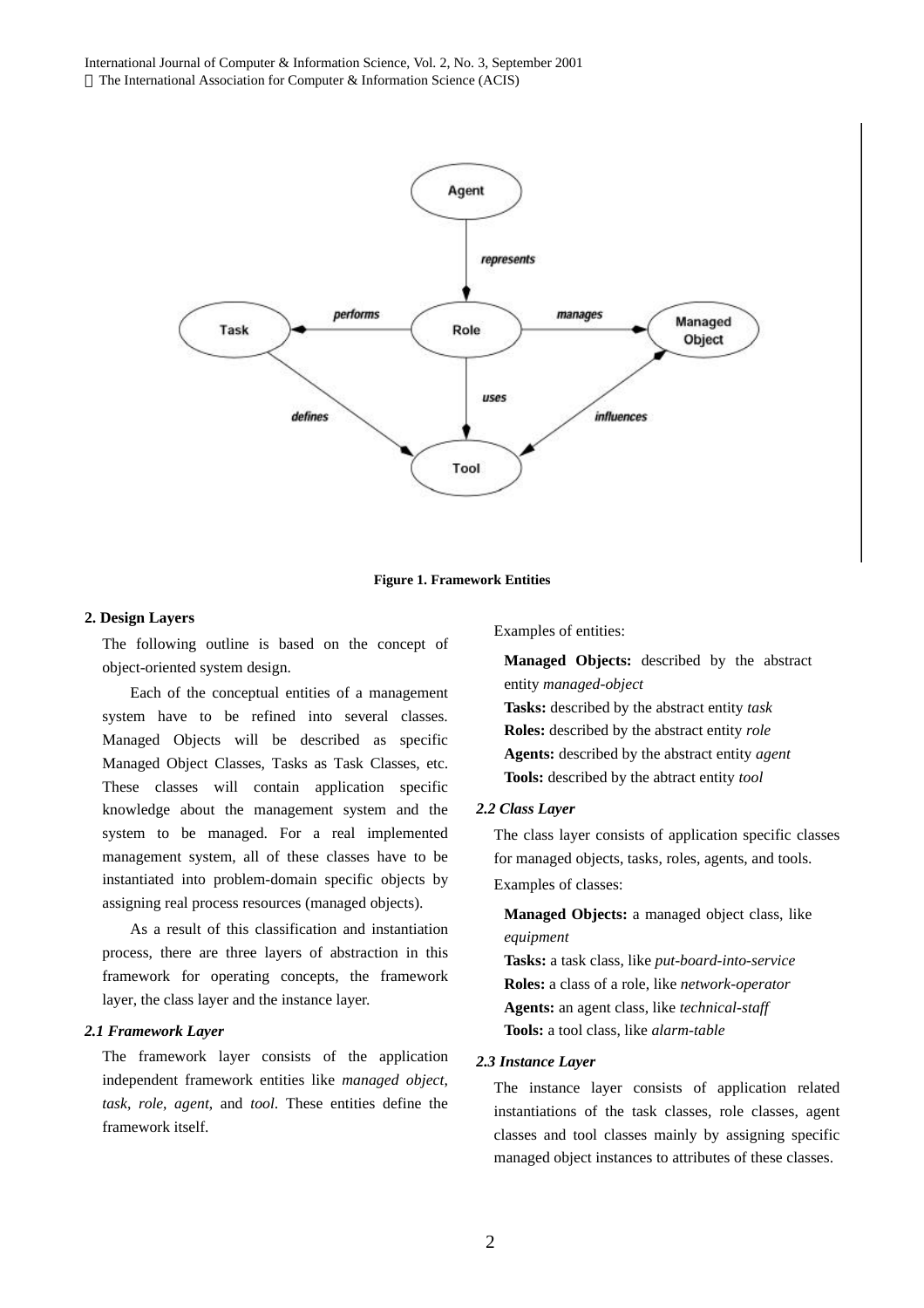# Examples of instances:

**Managed Objects:** an instance of *equipment*, like *board-138*

**Tasks:** an instance of *put-board-into-service*, like *put-board-138-into-service*

**Roles:** an instance of *network-operator*, like *network-operator-for-region-1*

**Agents:** an instance of *technical-staff*, like *John-Miller*

**Tools:** an instance of *alarm-table*, like *equipment-alarm-table*

To design or analyse a management system all of these layers have to be discussed, structured and documented. This contribution will focus on the framework layer.

In the case of an analysis of an existing management system the class layer has to be reconstructed using the implemented instance layer of the existing management system. In the case of the design of a new management system the class layer has to be constructed based on the framework layer before the instance layer can be set up.

#### **3. Analysis and Design Procedure**

The following procedure outlines steps in the design of a management system together with its operating concepts. The order of the steps is a proposal for a situation when everything is designed from scratch. If there are already fragments of a system or even a working system to be optimized or reengineered, some steps may already be completed. In such a case it should be analysed at least, whether the existent situation is a really acceptable satisfying solution.

- 1. *Task-Design*: define the task classes and the task structure
- 2. *Role-Design*: define the role classes
- 3. *Task-Allocation*: assign task classes to role classes
- 4. *Qualification-Definition*: define the operator classes (may already be defined)
- 5. *Qualification-Allocation*: assign operator classes to role classes
- 6. *Tool-Design*: design the tool classes in respect to the task, role and operator classes
- 7. *Tool-Allocation*: assign the tool classes to the task classes
- 8. *Resource-Assignment*: instantiate task classes with managed object instances
- 9. *Workflow-Design*: define, analyse and optimize the workflow between role classes
- 10.*Role-Assignment*: instantiate role classes for task instances
- 11.*User-Classification*: assign operators (real persons) to operator classes
- 12.*User-Assignment*: assign operators to role instances

This procedure will be performed in an incremental way. Some concepts will be modelled in a first step roughly and will be refined in a later iteration. The application world with its application objects (managed objects) are expected to be defined prior to this analysis and design procedure.

#### **4. Managed Objects**

System resources are described as managed objects. They represent the information space of the application, i.e. the process elements to be managed.

Managed objects will often be named as **application objects** or **domain objects** because they will usually be described in terms of the application world to be managed.

Managed object instances are the entities of systems to be managed. The set of managed object instances is called the **management information base** (MIB) of a management application. The managed object instances are defined by **managed object classes** describing the attributes and methods of their instances. The system of managed object classes is called the **management information model** of a management application.

To manage a system state operations will be applied to these resources. The set of states of all system resources define the **system state**.

The analysis and design of the management information model is outside this scope of the design of management systems and will therefore only be touched in this contribution. In the area of telecommunication network management systems it has been described in detail by the ITU in the X.700 series [3], [4], [5], [6].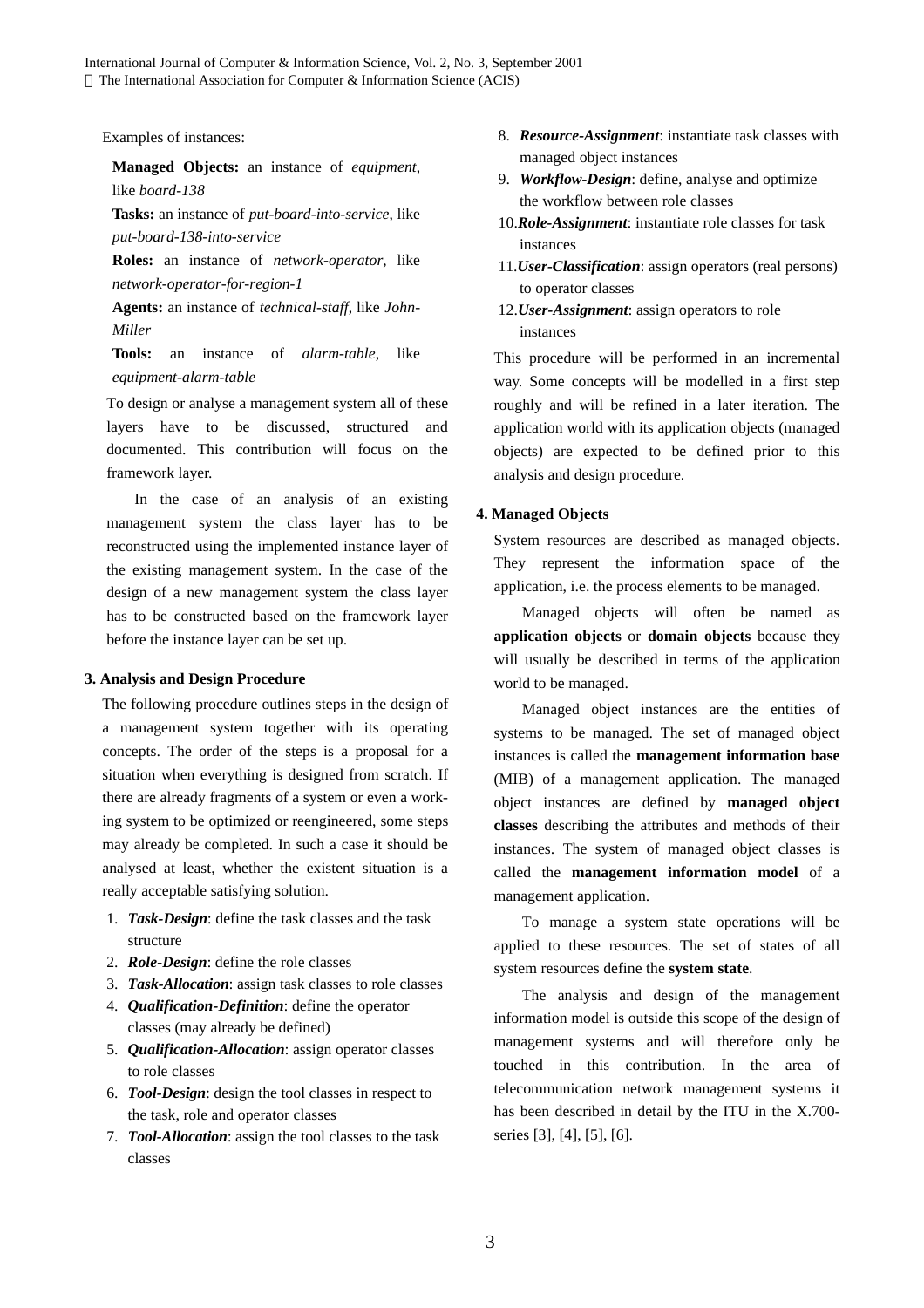# **5. Tasks**

Tasks are the result of following business goals. Tasks result in activities to reach these goals. Only business oriented tasks will result in profit for the organisation managing a process. These productive tasks appear in a direct relationship with the management goals and will be called **external tasks**. Other tasks cope with artificial goals resulting from the implementation of the process and the tools to supervise and control the process. These tasks will correspondingly be called **internal tasks**. Many of these internal tasks will be non-productive, i.e. are not directly related to external tasks and should be minimized as far as possible [1], [9].

A detailed task analysis is necessary to be able to design a work system in way that concentrates on external tasks and minimizes the creation of nonproductive internal tasks. However, it has to be ensured that all emerging user activities related to tasks can be handled in an adequate way, i.e. human operators can handle the tasks in an efficient and correct way.

Some tasks can be performed by machine agents (functions) instead of human agents (operators). The task analysis will give important hints about **task allocation** to human or machine operators (automatic operating functions) [16].

Tasks are usually defined in respect to system resources (managed objects). Task classes are defined in respect to managed object classes and task instances are defined to deal with managed object instances.

# *5.1 Task Classes*

The following characteristics have to be analysed for each task class:

**Purpose:** reason and goal of the task *clarifies whether the task is an external or internal task*

**Content:** description of task content, mainly the description of the operational procedures applied to managed objects (at this level of description represented by the managed object classes) *provides an understanding of the task for system designers and operators*

**Subtasks:** decomposition of the task into subtasks

*provides the task structure*

**Supertasks:** tasks the described task is part of *will only be available if task is a subtask of some other tasks*

**Input:** input data needed to perform the task

*defines the flow of data upstream of the workflow*

**Pre-State:** system state before task can be performed

*allows to check automatically by the tools whether they may be applied*

**Output:** output data created by the execution of the task

*defines the flow of data downstream of the workflow*

**Post-State:** system state after task has been performed

*allows to check automatically by tools whether the application of the tool has been successful*

**Frequency:** frequency of task in the spectrum of all tasks

*a high frequency shows that more efficient tools are needed to perform the task*

**Repetitivity:** direct repetitions of the task *a high repetitivity shows that tools with repeat (again) functions are needed to perform the task efficiently*

**Urgency:** dynamic priority of task in relation to other tasks that shall be performed at a specific time

*shows whether the task needs high attention of the operator or should be allocated as a machine function performed automatically when necessary*

**Severity:** static priority (importance) of task or situation in the spectrum of all tasks *shows whether the task is of high importance for the work result and needs high attention of the operator and tools should check pre-state and post-state*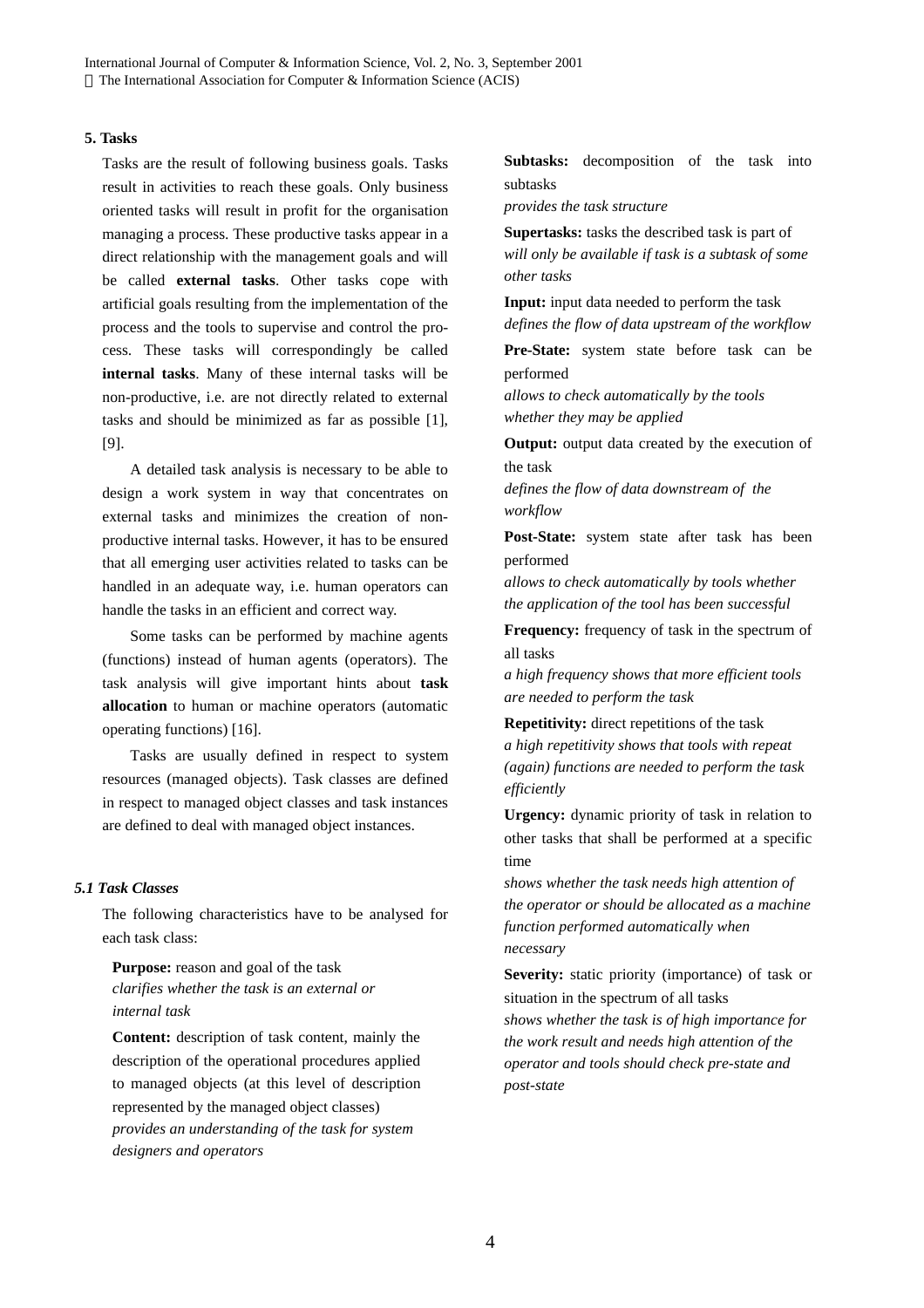**Security:** requirements for the authorized execution of the task *security is strongly related to roles and their access rules*

**Safety:** requirements for the correct execution of the task

*safety implies that the execution of the task should be accompanied by automatic checks or system support in respect to activity order and state changes*

**Timing:** time requirements for the execution of the task (e.g. duration)

*high timing requirements show that high concentration of operator and efficient or highly automated real-time tools are needed*

**Tools:** reference to tool classes *to specify the tools which shall be used to perform the task*

**Agent:** reference to agent class *to specify the knowledge and skills of human or machine operators required to perform the task*

What has been described above are task classes. These task classes may be instantiated with real process resources (managed object instances) that shall be managed by the task.

The task classes described can be structured into a task class inheritance hierarchy. This allows to factor out general characteristics into superclasses and to represent similarity of tasks. This inheritance structure is different to the task structure, which will be described in the next section.

The task description gives lots of hints about the allocation of tasks. Especially time and safety related attributes will imply to a high extent whether the task can be performed by more or less skilled operators or has to be allocated to machine functions to be performed properly.

# *5.2 Task Structures*

Tasks will often be refined in a hierarchical way (see Figure 2: Task Structure). The hierarchy represents the breakdown of each task into a structure of subtasks.

Tasks should be substructured (refined) into lower level tasks (subtasks) if one layer of tasks will not be sufficient to cope with the complexity of an application area. This management task substructure will usually lead to a directed decomposition graph instead of a simple hierarchy since some lower level tasks will be identical for different higher level tasks.

There are several ways of combining the subtasks to realize the supertask. Theses types of combination can be viewed as control flow operators:

**sequence:** the task is done by performing the predefined sequence of subtasks

tasks which are performed in a predefined sequence will be called **task-phases**

**parallel:** the task is done by performing the subtasks in parallel

tasks which are executed and controlled in parallel will be called **task-threads**

**choice:** the task is done by performing the subtasks in any sequence

tasks which may be selected out of a set of tasks will be called **task-options**

In any situation the execution of a task may be dependant on certain decisions based on the current state of managed objects and the current goals. This influences whether there will be none, one or several tasks that can be executed within any of the subtask combination concepts described above. Depending on the availability of explicit criteria about the selection of the next tasks, tasks may be more or less easily allocated to a machine in the sense of automatic execution of several tasks. The complexity of the decision about the next task characterizes the **openness of the work** to be done.

Tasks do not need to be substructured into subtasks, i.e. some tasks may have subtasks whereas others are defined without subtasks. The process of refinement may stop at any task, when this task shall be viewed as an elementary task at the moment for some reason, e.g.:

- there is a system function which will support the task directly
- the task will be performed by some basic manual activity
- the task will be performed automatically by some system function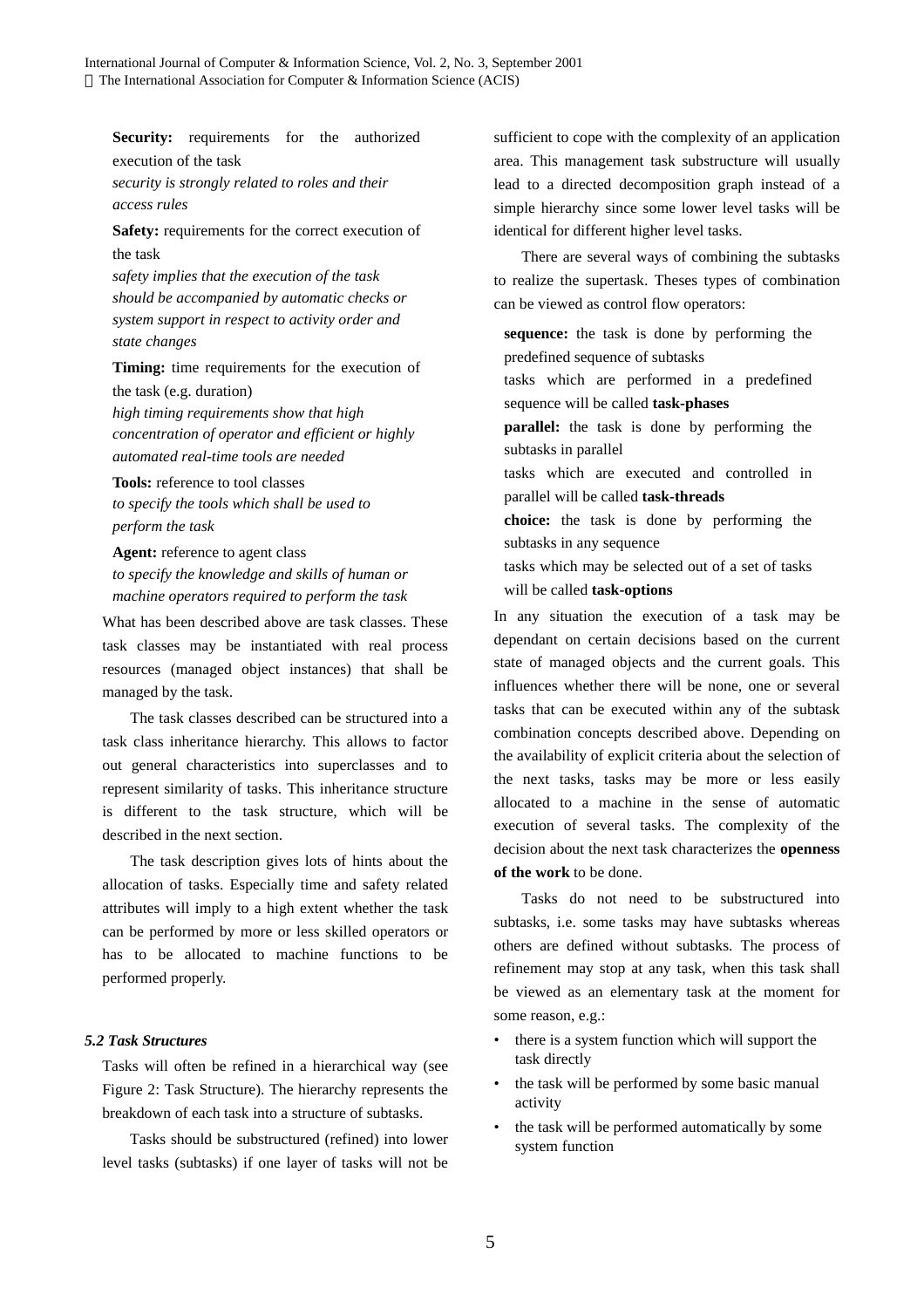• the task is of no further interest in the analysis and design process

information is available throughout the analysis and design process.

As the task analysis will be an iterative process, the refinement may be stopped and continued when new



**Figure 2: Task Structure**

# *5.3 Task and System Modelling*

The definition and documentation of the task structure and the task descriptions may be difficult and time consuming activities on the road to clear and efficient operating concepts. Meanwhile, there are certain experiences how it may be done without getting lost in the complexity and volume of tasks to be analysed and described.

The first two concepts (**management areas** and **management phases**) lead to the high level work structure of a task hierarchy and the second two concepts (**management abstractions** and **management decompositions**) guide the definition of the lower level task structure with strong relations to the resources of the process being managed and the system functions to be provided (see Figure 3: Task Model).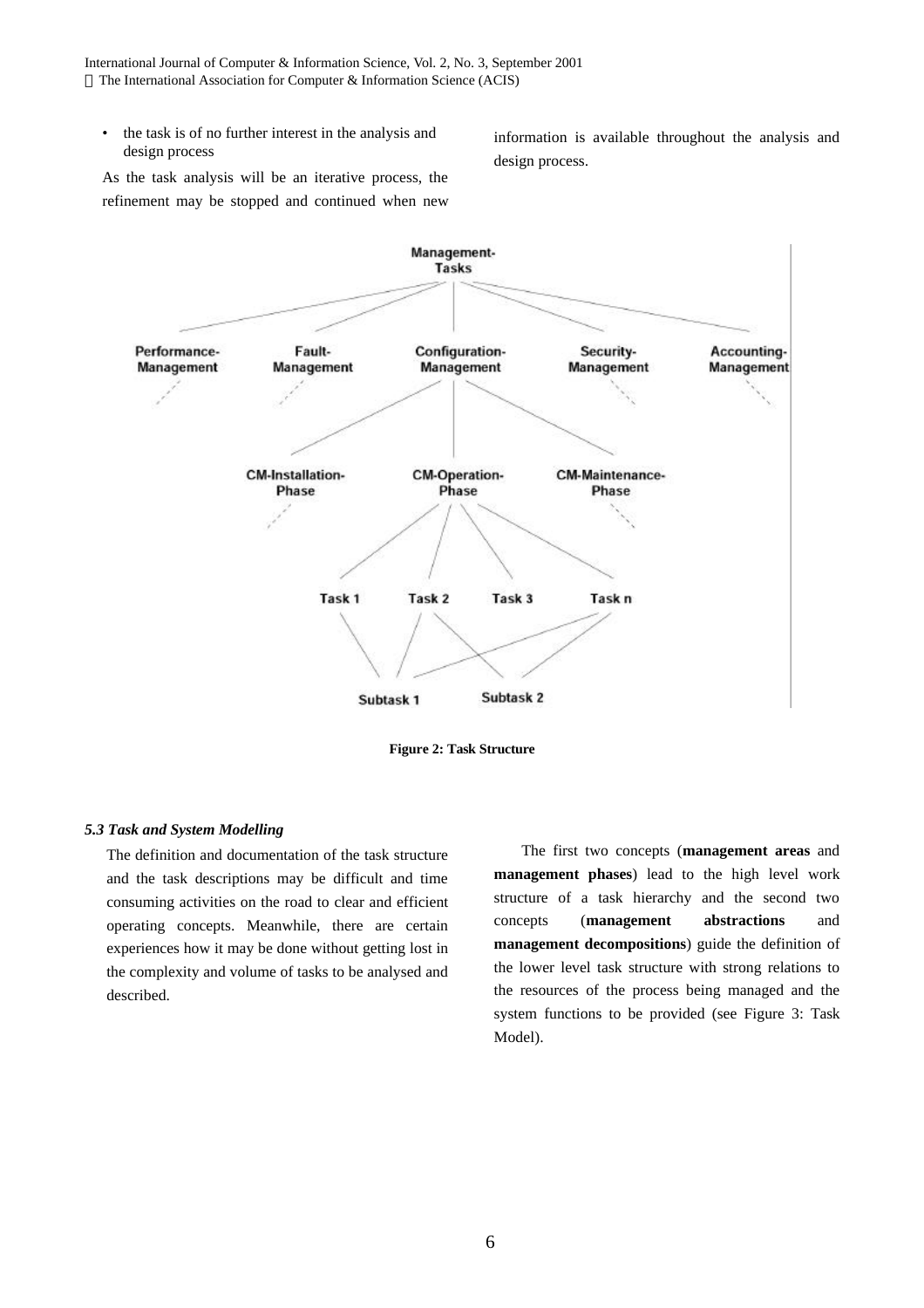

**Figure 3: Task Model**

#### *5.4 Management Areas*

Management areas define global sections for tasks to be distributed over high level organisational structures. Different management areas will usually be associated with different roles or even different departments of an organisation. Therefore, management areas stem from high level responsibilities within an organisation. They will usually describe specific problem areas in respect to management tasks.

For example in many technical systems the following management areas have been widely used [7]:

- Configuration-Management
- Fault-Management
- Performance-Management
- Security-Management
- Accounting-Management

#### *5.5 Management Phases*

Activities within management areas will often be structured into several main operational phases. These phases will describe activities over certain time frames. The activities in different phases can be performed by one or several roles. This determines mainly whether there will exist a workflow through several roles or groups of roles of an organisation.

Typical examples of phases in the management of technical systems will be:

- 1. installation
- 2. operation
- 3. maintenance

#### *5.6 Management Abstractions*

Activities can be organized in several layers along an abstraction hierarchy, starting from the highest layer dealing with the intention and purpose of the work and ending on the physical layer with all of the possible activities on the process resources. Specific management operations and presentation of the system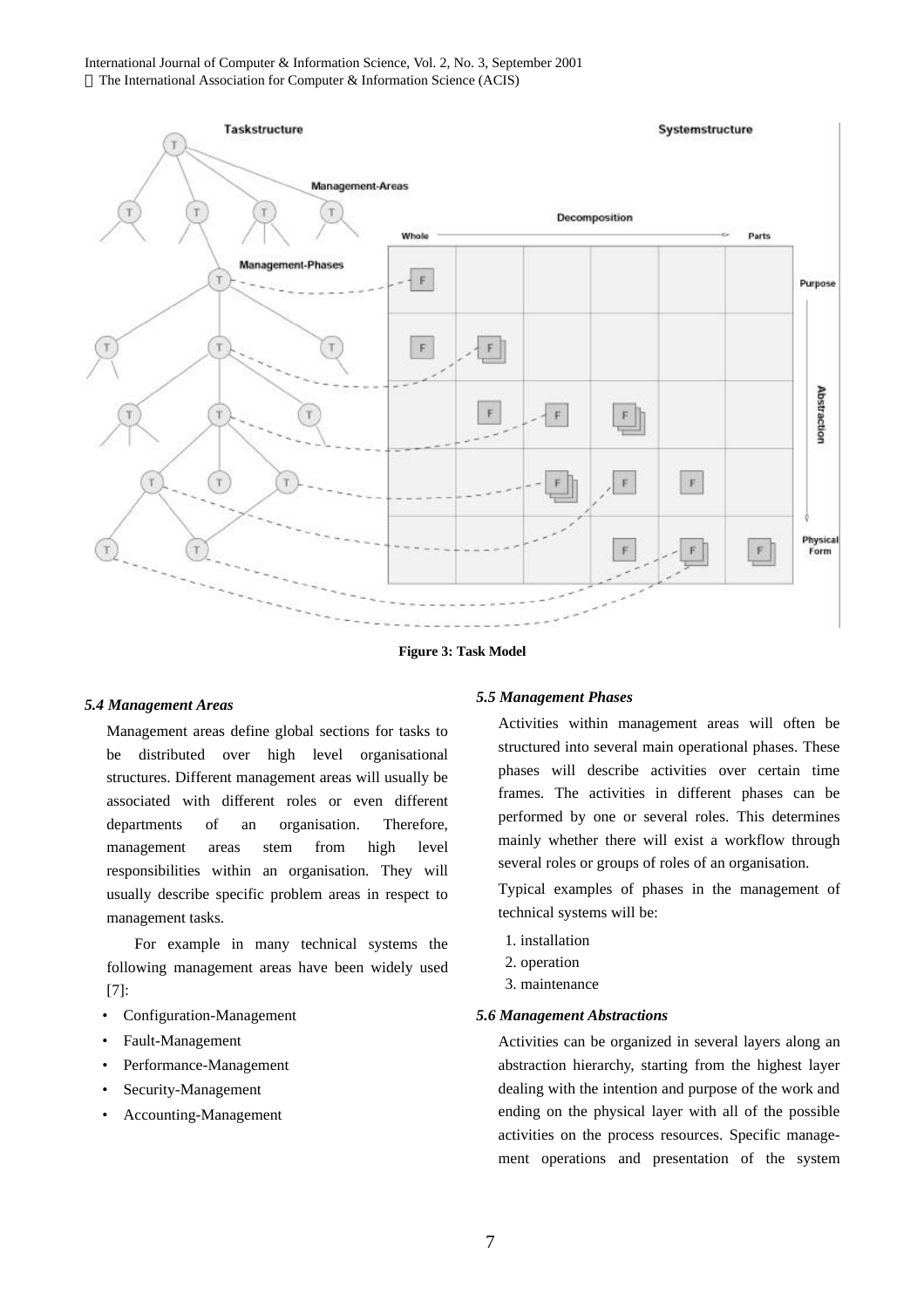resources (managed objects) will appear on each of this system layers. The lower the layer the more physical or naturalistic the presented or manipulated attributes of the managed object will be. The higher the layer the more logical or purpose-oriented attributes will be shown and manipulated.

Management of a system should primarily be focused on the layer of the purpose of the system. Only in cases where a detailed analysis or a finegrained configuration has to take place, the lower layers of the system will be visited and manipulated down to the layer where the problem at hand can be solved completely or the task execution will be aborted because there is no solution.

In the context of process supervision and control a multi-level abstraction hierarchy has been described by Rasmussen and others [12], [13], [14] (see Figure 4: Abstraction Levels (according to Rasmussen)):

**Functional Purpose:** production flow models, control system objectives

**Abstract Function:** causal structure, mass, energy and information flow topology

**Generic Function:** standard functions and processes, control loops

**Physical Function:** electrical, mechanical, chemical processes of components and equipment

**Physical Form:** physical appearance and anatomy, material and form, locations

This structure provides a natural way to distinguish between external tasks and internal tasks. To make it clear, only tasks on the level of the functional purpose are external tasks. All other layers create implementation dependant and therefore internal tasks which may create non-productive additional burden to the operation of the system. All of these lower level tasks should be allocated to machine functions if possible and safe.



**Figure 4: Abstraction Levels (according to Rasmussen)**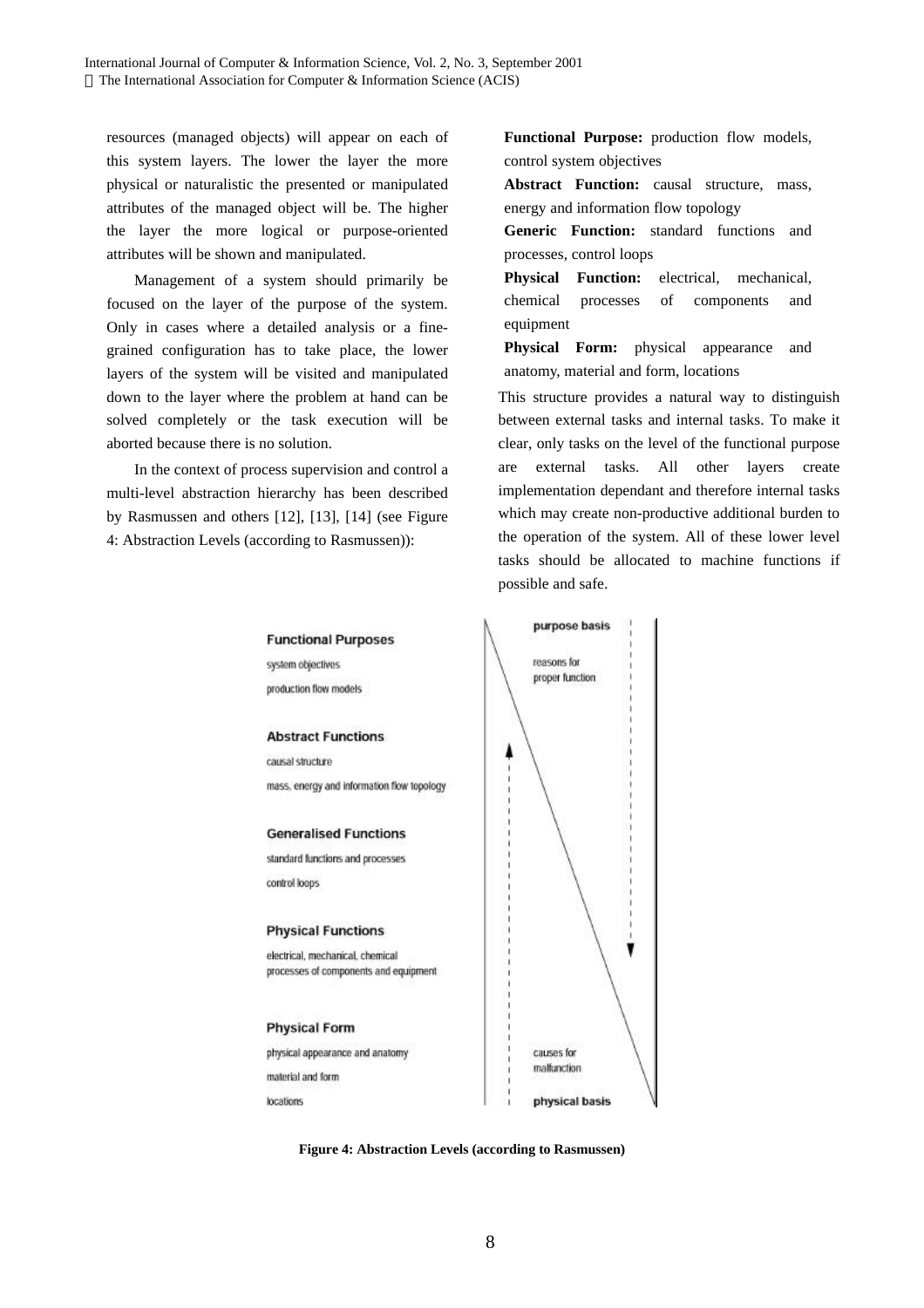#### *5.7 Management Decompositions*

As a second dimension orthogonal to the abstraction dimension there is the decomposition of the system leading **from the whole to the parts** of a system resource. To structure the system resources into part hierarchies is a natural way of modelling, understanding, and handling large and complex systems. The decomposition structure may be used to focus on parts of the whole system and a hierarchy of decomposition helps to structure the whole system into task-oriented substructures.

It should be noticed that this decomposition dimension is not the same as the abstraction dimension since the decomposition may be defined within each of the abstraction layers. The whole and the parts of a resource can be shown on the same level of abstraction. Nevertheless, decomposition is a kind of structural abstraction concept adressing mainly managed objects.

# **6. Roles**

The set of interrelated roles is analysed in an organisational analysis. Roles are the placeholders for operators (end users) and are describing their function in the work system.

Roles will generally be grouped into hierarchical structures creating organisational entities like teams, departments and divisions.

Roles will be defined as role classes. Several role instances can be created for one role class. Each of these roles instances will perform its specific task instances of the same task class (i.e. the role instances will perform the same tasks applied to different managed objects).

# *6.1 Role Classes*

The analysis of roles has to clarify the following attributes of roles:

**Description:** description of the roles function within the organisation

**Substitute:** role to take over tasks in case of role is out of operation

**Tasks:** references to the task classes which have to be performed by the roles

*the tasks to be performed by a role imply the necessary qualifications of an agent representing a role*

**Pre-Roles**: roles to be active before this role will be active

**Input:** information needed by a role to perform its tasks

**Post-Roles:** roles to be activated after this role has been active

**Output:** information created by a role when performing its tasks

**Communication:** which type of communication media is used between interacting roles to pass output to be used as input by another role

*tells about the media used to receive input and deliver output*

**Tools:** reference to tool classes, needed by a role to perform its tasks

*the role's tools are defined indirectly by the set of all tools needed by the role to perform its tasks and must not be documented explicitly; this gives important ideas about consistency of tools and integration of tools to higher level tools for a role*

#### **Agent:** reference to agent class

*to specify the knowledge and skills of human or machine operators required to represent the role*

The task-related characteristics (Input, Output, Tools) will usually be defined in the task analysis and may be summarized in the organisational analysis related to the roles.

# *6.2 Task Assignment to Roles*

In the process of the task allocation task classes have to be assigned to the role classes. After this assignment role classes will usually be instantiated with different task instances, to manage different system resources (managed object instances). In certain management systems it will be comfortable to instantiate each role class once, leading to exactly one role instance per role class. This two-step assignment on the class and the instance layer has to make sure that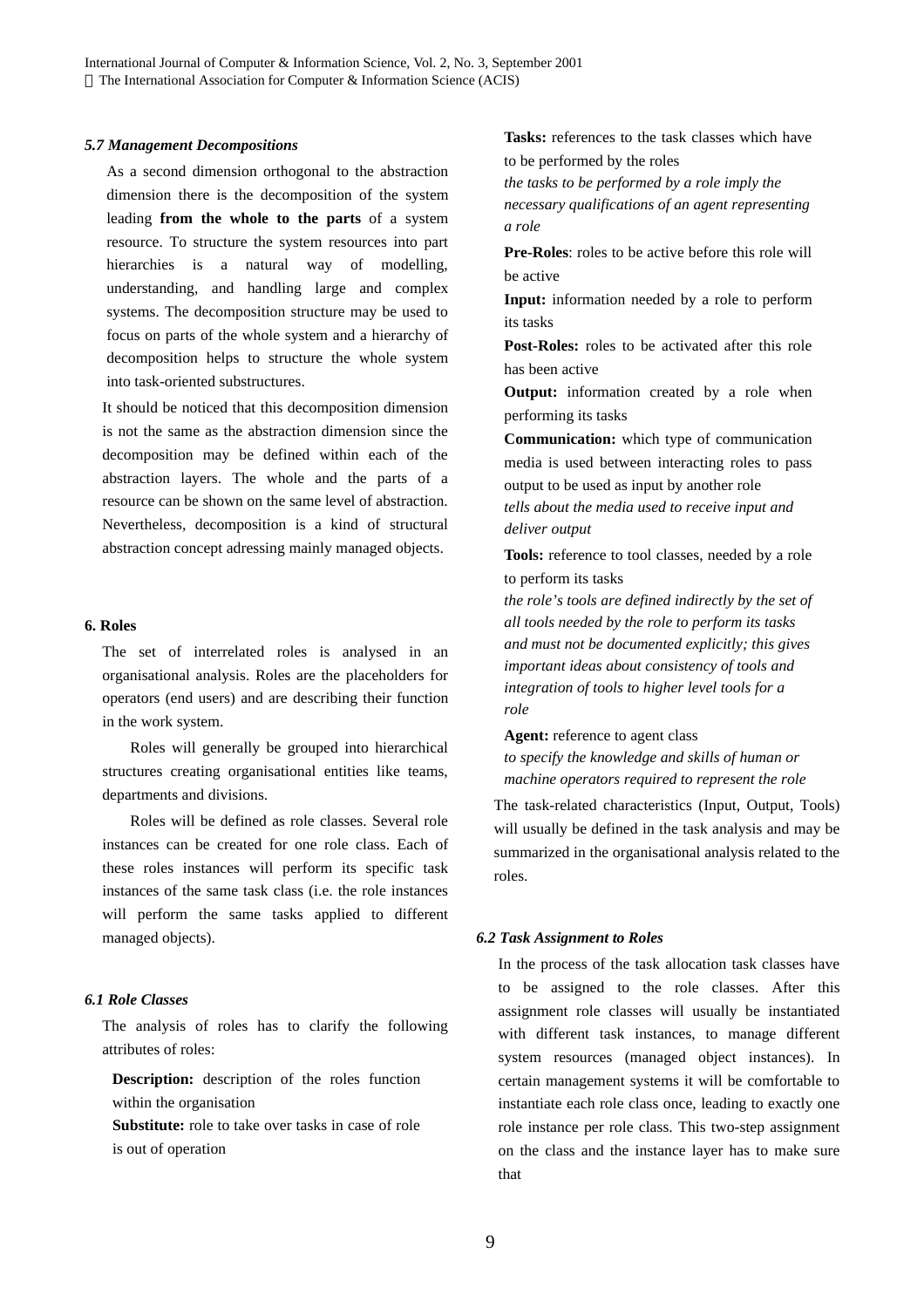- each task class is assigned to at least one role class,
- each task instance is assigned to at least one role instance,
- several role instances which will manage the same task instances have to apply operational rules to avoid activity conflicts by more than one operator managing the same system resource at the same time and
- security and authorization concepts have to ensure that role instances will only be able to manage the resources defined by their task assignment.

Assignment of task classes may take place in an efficient and easy to manage way, by making use of the task structure (see Figure 5: Example of a Task Assignment to Role Classes).



**Figure 5: Example of a Task Assignment to Role Classes**

The assignment of tasks may be defined in a flexible and dynamic way. This creates some burden on the organisation but allows to optimize the management system in respect to operator availability and competence.

It has to be emphasized that the assignment of tasks has to take human factors of workplace design into account [1]. In respect to task assignment it has to be ensured that tasks will be interesting and demanding instead of monotonous and primitive from an operator's point of view. As a consequence, the assignment of task classes to role classes and the assignment of operator classes to role classes are highly interrelated and have to be iterated until a satisfying constellation has been found.

# *6.3 Workflow between Roles*

Roles interact with other roles in many ways:

- a role creates output which is needed as input for another role
- a role performs a task and creates a system state which is needed by another role
- a role activates another role by sending an activation event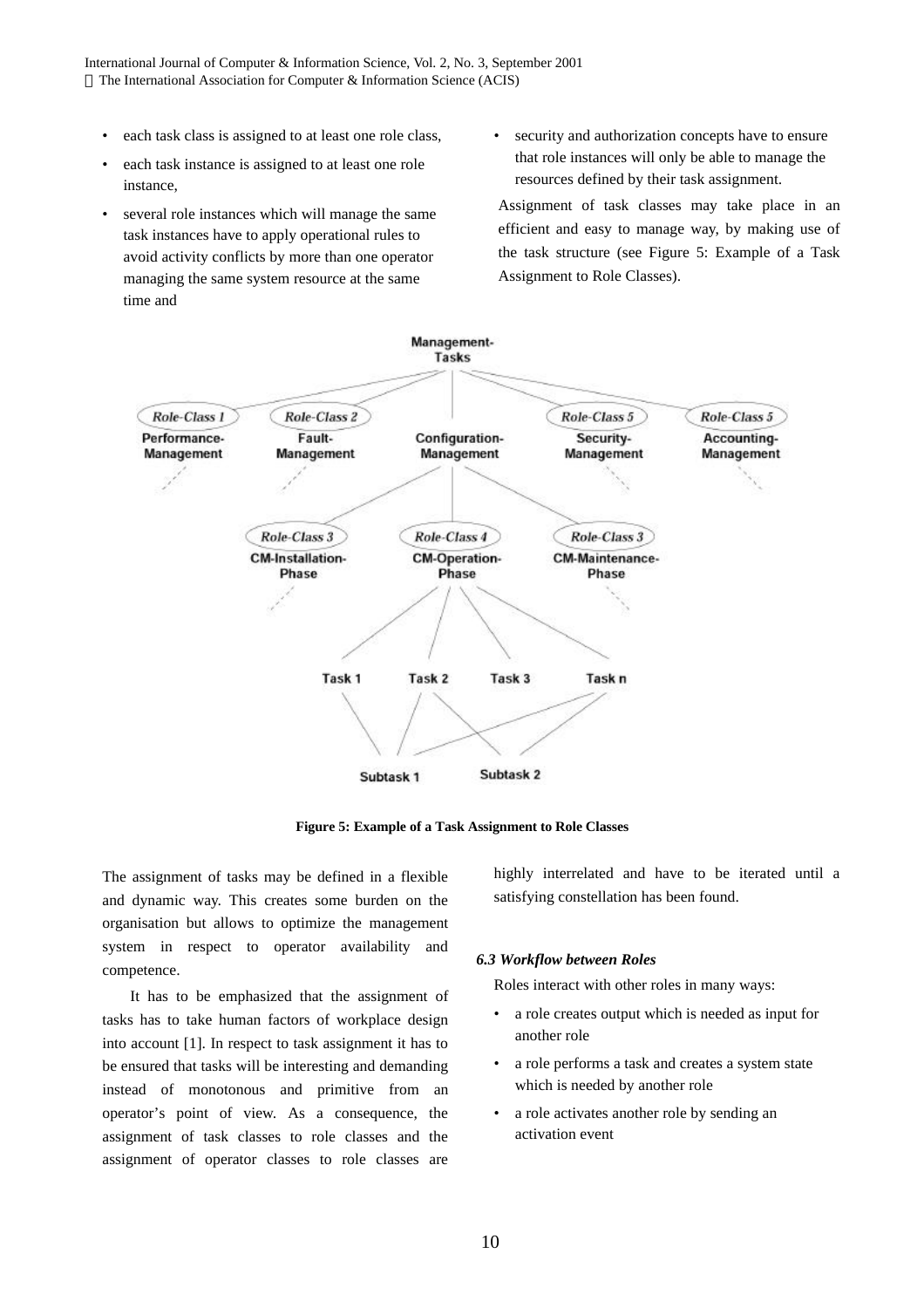These interactions can be described by workflow relations between role classes. In the instantiated roles these relations will be used to exchange data and control by certain communication methods.

Roles interact with the resources of the process:

- managed objects are manipulated by roles through the execution of tasks using tools
- roles receive notifications from the process indicating changes (**events**) in the system

By these interactions a dependency network of managed objects, roles, tasks and tools is created (see Figure 6: Workflow). As a result, tasks are dynamically chained and brought into a sequence, starting with some initial tasks and usually ending with some final tasks or principally running forever. This flow of data, events and control between classes and their execution of tasks is called **workflow**. Specific role sequences from a start to an end state are called **routes**. Routes represent higher order tasks being performed by a set of roles, sometimes called a team.

In an organisation consisting of many roles, independent tasks will usually be performed in parallel by these roles. It is an important optimization problem to maximize the grade of parallelisation in the organisation. However, the following workflow problems can be observed or anticipated:

- a role is blocked by waiting for input from one or more other roles
- a role is blocked since the system state does not allow to perform tasks by this role
- a role is not able to perform some task as a result of tool problems
- a role is not executing some task because it did not receive an activation from another role or from the process
- a role needs more time than planned to perform a task
- a role needs less time than planned to perform a task (the role capacity is not used effectively)
- a role has an input overflow (it is not able to perform tasks as fast as input data is received)

• a role has an output overflow (it is not able to get rid of produced output since the output queue is full)

Operating concepts have to be designed to avoid these problems or to provide working procedures to solve them.

# *6.4 Workflow Scenarios*

A **worksystem** can be defined by a set of routes describing the characteristic task sequences. Routes may be described by **workflow scenarios** showing the workflow through several role classes and the usage of tools supporting the execution of the tasks. The roles have to be displayed in certain cases as role instances since it is possible that a scenario will show several instances of the same role.

Work scenarios may be described in textual form showing lists of tasks or in graphical form displaying the dependency network of roles, tasks and tools (see Figure 7: Example of a Workflow Scenario). Numbered arrows denote the sequence of tasks. Scenario graphs are directly derived from Figure 6 by dropping the presentation of managed objects. A further simplification can be reached by dropping the presentation of tools as well. To show the tools may be helpful for the design of the tools, since it will be visible which tools have to be used in a work context simultaneously.

It will usually be impossible to show all scenarios which may occur in real worksystem. In this case it will be helpful to describe the most important **key scenarios**, with the following characteristics:

- many roles involved
- complex interrelations between roles
- substantial part of the work time spent
- most important or most sensitive tasks being performed
- most complex tooling situation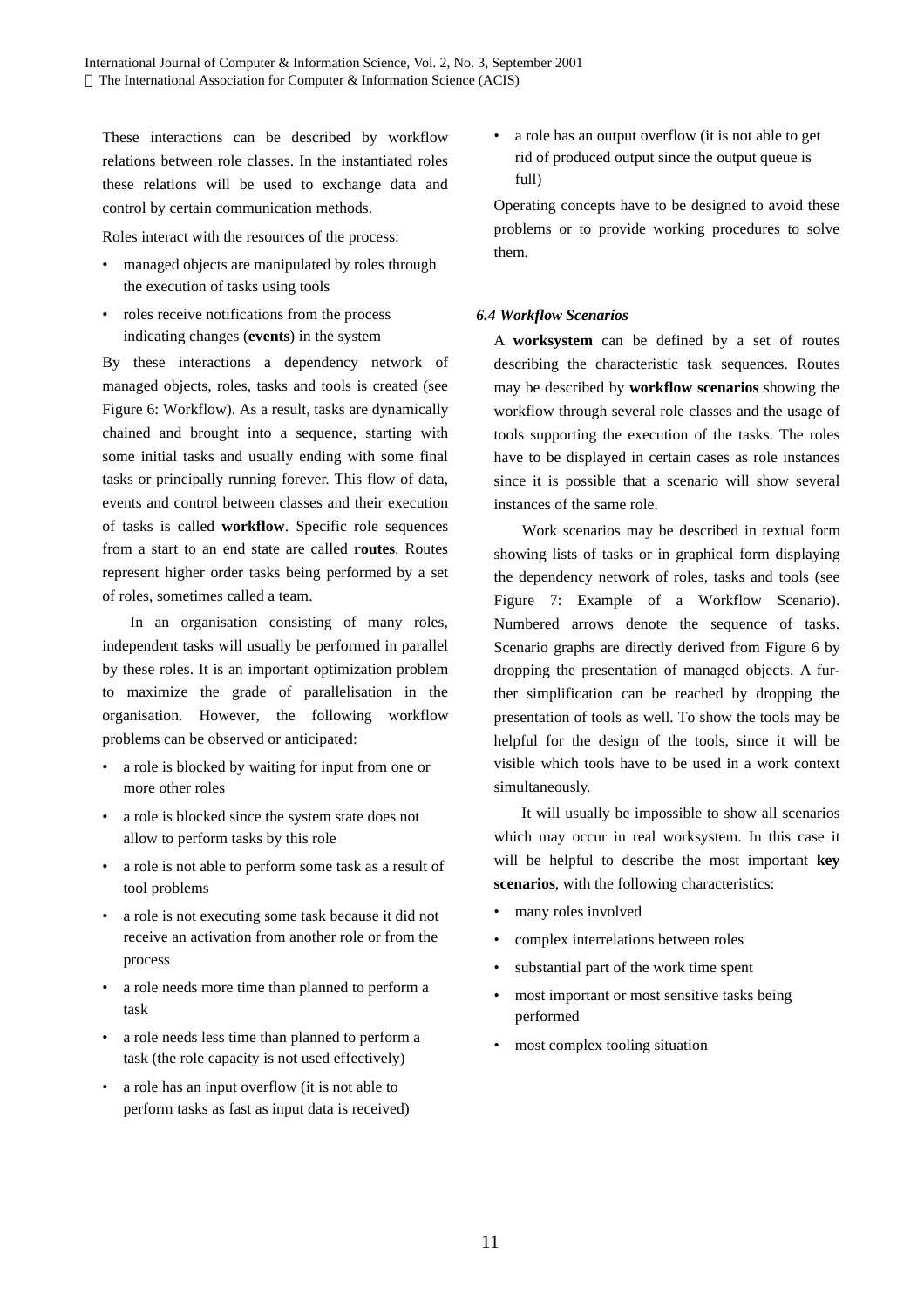

**Figure 6: Workflow**



**Figure 7: Example of a Workflow Scenario**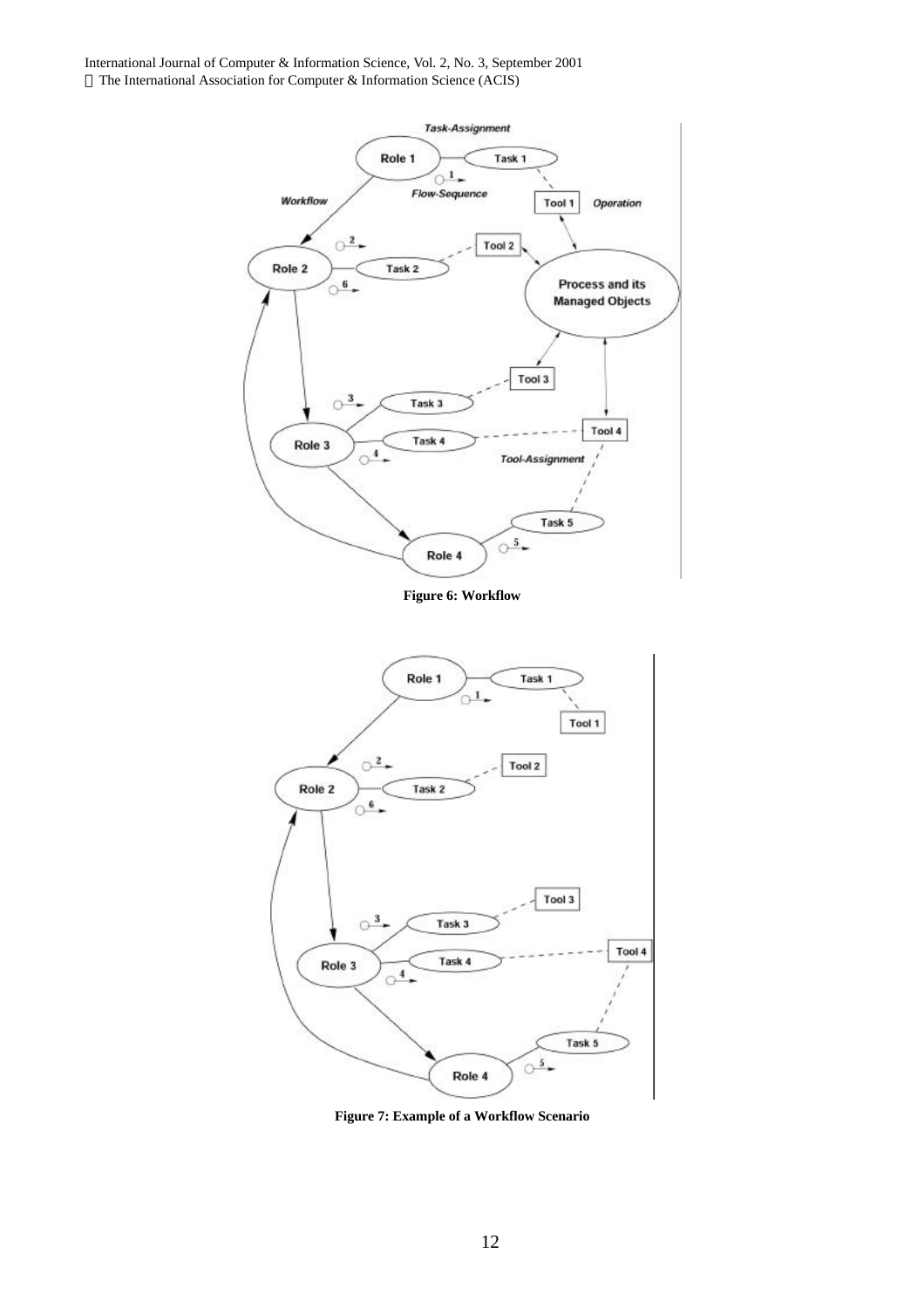# **7. Agents**

An agent analysis describes or defines the characteristics of human operators (user analysis) or machine operators (functional system analysis) representing the roles of a management system. Human agents (users, operators) will be characterized by operator classes.

# *7.1 Operator Classes*

The following characteristics representing one or more specific roles have to be defined:

**Description:** description of the task domains and qualifications of the operator class

**Education:** expected education for operators to be affiliated for the roles

**Common-Knowledge:** general knowledge background (general qualifications of operators) **Application-Knowledge:** application knowledge needed for the execution of tasks (application qualifications of operators)

**Skills:** sensomotorical abilities in the handling of tools

It will be helpful to structure the operator classes into an hierarchy of classes, where members of the more general classes will be able to handle all tasks of the more specific classes which are derived from the classes they belong to (see Figure 8: Operator Classes and Operators). Management tasks and tools have to be designed and evaluated in accordance to the characteristics of the operator classes.



**Figure 8: Operator Classes and Operators**

# *7.2 Operator Class Assignment to Role Classes*

For every role there has to be an associated agent class, in case of a human agent an operator class. The selected agent class has to provide abilities to cope with the tasks related to the role.

The task analysis will provide requirements (agent class attributes) for the operator classes that can be assigned for a role class.

# **8. Tools**

Tools are support systems for the execution of tasks by operators. They should empower operators to perform the tasks in an efficient and correct way. In the area of interactive computer systems the tools will be whole application systems or dialogs within application systems.

Like in the case of tasks, roles, and agents, tools have to be structured into tool classes (e.g. *alarmtable*) and tool instances (e.g. *equipment-alarm-table*).

The definition, specification and implementation of specialized tools (tool classes) should be derived from the role classes, their associated task classes and the operator classes, i.e. tools should be defined quite late in the whole development process.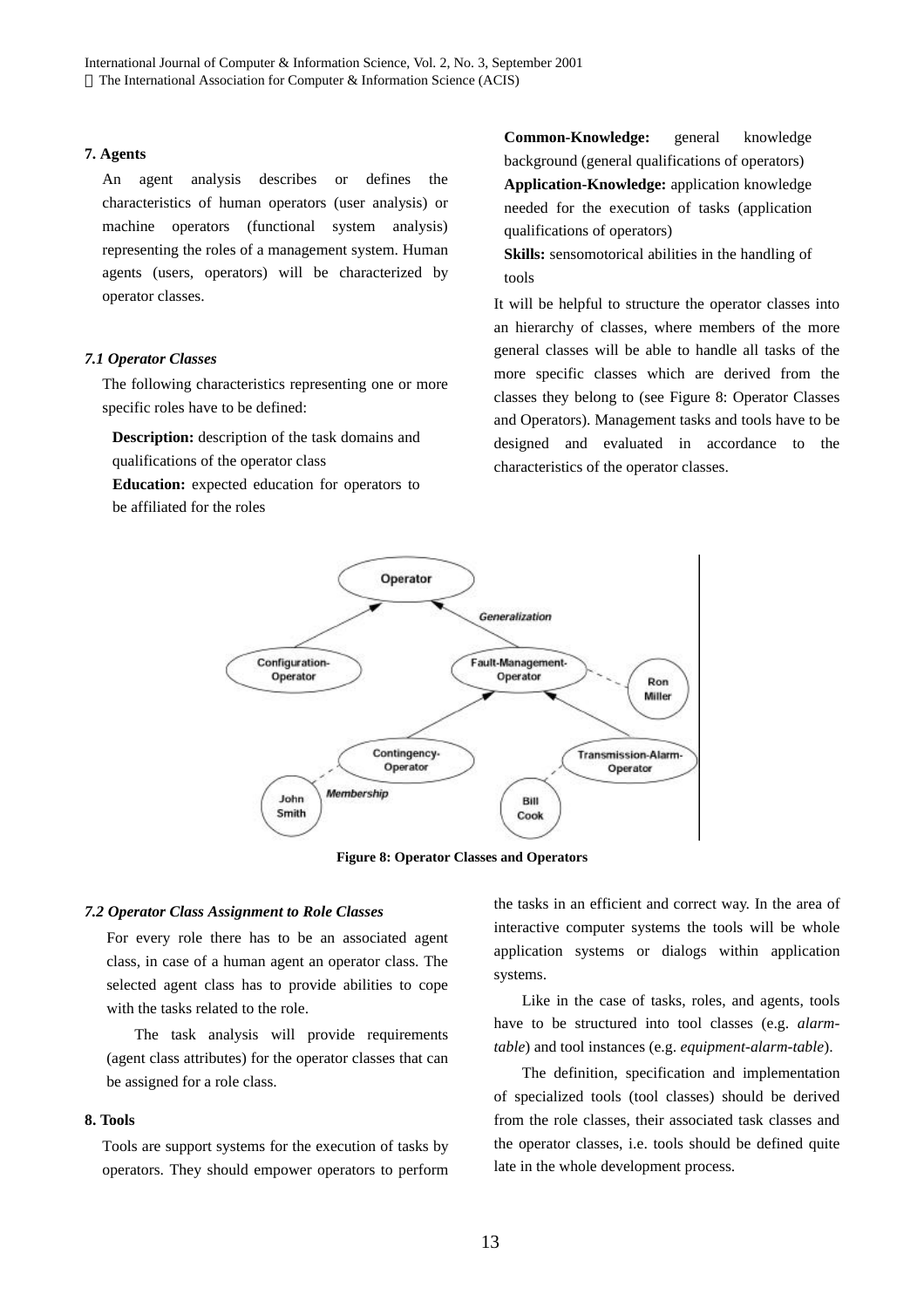In many real situations tools will be there before the roles, tasks and operators are specified. If this is the case and there is no chance to change or replace the tools, the roles, tasks and operator qualifications will be determined heavily by these tools. This will lead usually to management systems of minor quality and should be avoided, since the cost of operating the system with these tools may be high and may even after a short period of operation even be higher than the cost for new tools.

The worst mistake which can be encountered commonly is, that new tools are designed before an analysis of tasks, roles and operators has been done, i.e. tools are designed without real application and organisation requirements.

Computer-based tools supporting the management of processes are sometimes called "management system" themselves, in the sense of systems to manage the process. Please note the more general meaning of "management system" incorporating at least application objects, tasks, roles, agents, and tools in this document.

In the area of telecommunication systems, management tools are structured in networks and are called the TMN (Telecommunication Management Network) [7]. In other application context they are sometimes called **decision support systems** or **process control systems** [12]. This framework has also be used for the analysis and design of tools in general business areas, with no emphasis on supervision and control of dynamic systems.

# *8.1 System Functions*

Tools can be defined as sets of system functions each of them supporting the execution of a specific task by a user. Therefore the description of system functions can be viewed as a hierarchical decomposition of tools into sub-tools.

When we talk of system functions in respect to task analysis we always denote system functions from the operators point of view. These may not be necessarily equivalent to the system functions implemented in the system. For the operators tools provide specific perspectives or views to the system structure and the system functionality. Via the visible system functions the operators perform operations to solve the tasks to be done.

This kind of more functional analysis may take place after the task analysis has been done to a certain extent. The definition of functions is tightly coupled with the concepts of abstraction and decomposition of the system resources to be managed (see corresponding sections in this paper).

# *8.2 Tool Classes*

The following characteristics have to be defined for each tool class:

**Description:** general description of the tool and its purpose

**Tasks**: list of tasks to be supported by tool

**Input:** input needed to apply tool

**Output:** output provided by tool

**Sub-Tools:** subordinate tools

**Managed Resources:** managed resources (managed objects) to be presented or manipulated

**User Interface:** description of the rules for the system presentation and the way how actions have to be performed:

*this defines the look&feel of the interactive components of the management system the user interface is defined by the following concepts Dialogs, Information Coding and I/O-Devices*

**Dialogs**: syntactical rules of the user interface described as dialogs

*(e.g. window handling, menu handling, data exchange, printing, user queries, customization dialogs, help dialogs, history dialogs)*

**Information Coding:** description of presentation types and presentation characteristics *(e.g. naming, fonts, colors, icons, graphics, layouts, keybindings, formats)*

**I/O-Devices:** description of the physical I/Odevices

*the physical characteristics of keyboard, mouse, screen and other input/output devices*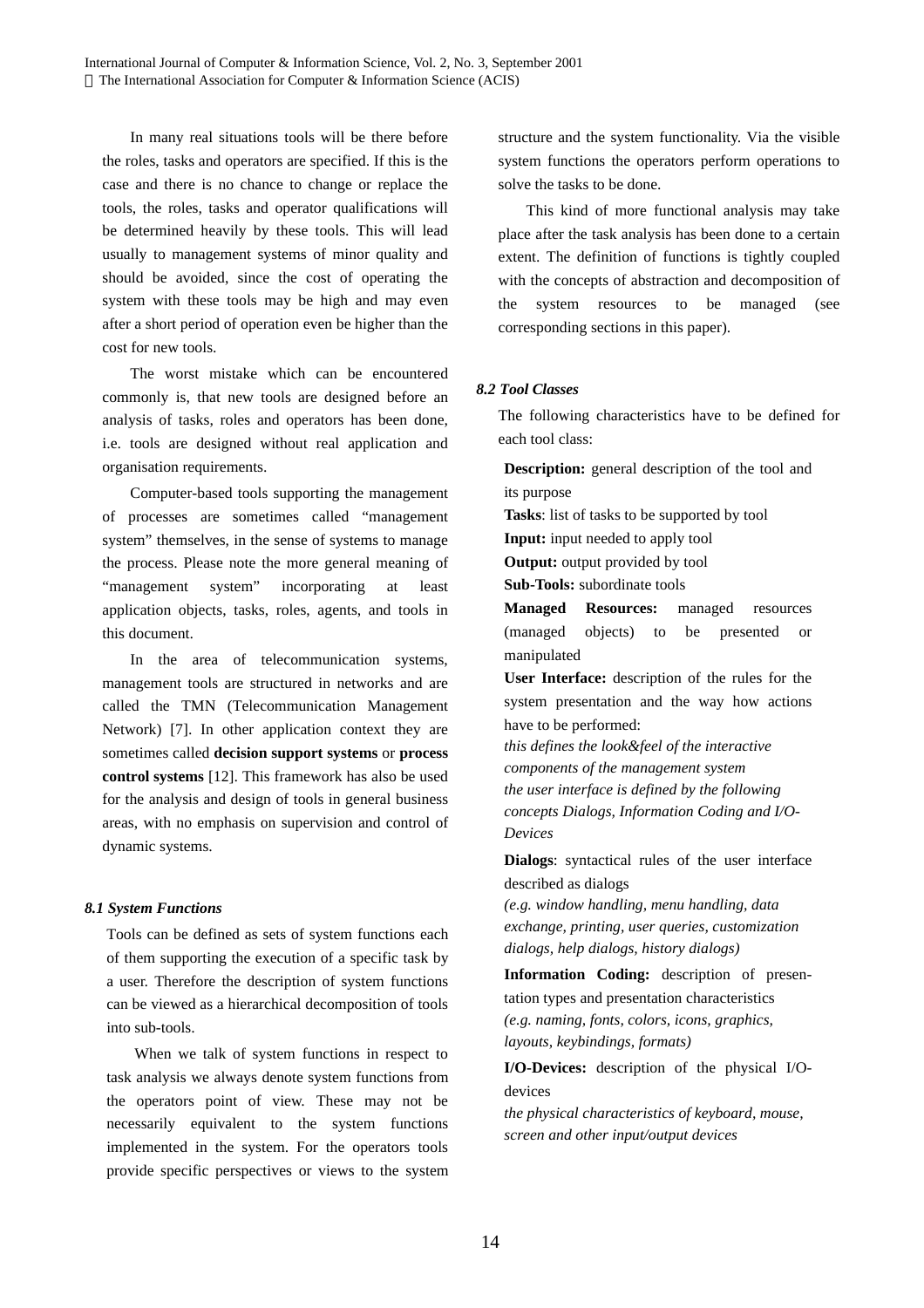#### *8.3 Tool Class Assignment to Role Classes*

The assignment of tools to roles is predetermined by the provision of tools for the tasks the role has to perform. Therefore the tool assignment to roles will be done implicitly through the tool-task assignment.

Since usually many tasks will be performed by a role, the role's tools should not be just the sum of all tools that support these tasks. Instead of this, the tools should be optimized for the spectrum of all tasks to be performed. As a result of this optimization a **tool environment** has to be created, where all task oriented tool classes are integrated.

Through the tool assignment to roles it may show up, that a role will be confronted with a large number of tools or with rather complex ones. This may have impact to the operator classes assigned to these roles or may result in a reallocation of tasks between several roles.

# **9. References**

- [1] M. Herczeg, "Software-Ergonomie Grundlagen der Mensch-Computer-Kommunikation". Addison-Wesley-Longman and Oldenbourg Verlag, Bonn, 1994.
- [2] M. Herczeg, "A Task Analysis Framework for Mangement Systems and Decision Support Systems". In *Proceedings of the AoM/IAoM. 17th International Conference on Computer Science*, *Journal of Computer Science and Information Managment (CSIM)*, The International Association of Management (IAoM) and Maximilian Press Publisher, 1999, pp. 29-34.
- [3] ITU, "Management Framework for Open Systems Interconnection (OSI) for CCITT Applications". *ITU-T Recommendation X.700*, International Telecommunication Union, Nov. 1992.
- [4] ITU, "Common Management Information Service Definition for CCITT Applications". *ITU-T Recommendation X.710*, International Telecommunication Union, 1991.
- [5] ITU, "Information Technology Open Systems Interconnection - Structure of Management Information: Management Information Model". *ITU-T Recommendation X.720*, International Telecommunication Union, Jan. 1992.
- [6] ITU, "Information Technology Open Systems Interconnection - Systems Management: Object Management Function". *ITU-T Recommendation X.730*, International Telecommunication Union, Jan. 1992.
- [7] ITU, "Overview of TMN Recommendations. *ITU-T Recommendation M.3000"*, International Telecommunication Union, Oct. 1994.
- [8] B. Kirwan, L.K. Ainsworth, "A Guide to Task Analysis". Taylor & Francis, 1992.
- [9] T.P. Moran, "Getting into a System: External-Internal Task Mapping Analysis". In *A. Janda (Editor), Proceedings of the CHI-83, Human Factors in Computing Systems*, Murray Hill, NJ, 1983, pp. 45- 49.
- [10] J. Rasmussen, "Strategies for State Identification and Diagnosis in Supervisory Control Tasks, and Design of Computer-Based Support Systems". In *Advances in Man-Machine Systems Research*, Vol. 1, JAI Press Inc., 1984, pp. 139-193.
- [11] J. Rasmussen, "The Role of Hierarchical Knowledge Representation in Decisionmaking and System Management". *IEEE Transactions on Systems, Man, and Cybernetics*, Vol. SMC-15(2), March/April 1985, pp. 234-243.
- [12] J. Rasmussen, L.P. Goodstein, "Decision Support in Supervisory Control". *Technical Report M-2525*, Risø National Laboratory, Roskilde, Denmark, Aug. 1985.
- [13] J. Rasmussen, L.P. Goodstein, "Information Technology and Work". In *M. Helander, editor, Handbook of Human-Computer Interaction*, Elsevier Science Publishers B.V. (North Holland), Amsterdam, 1988, pp. 175-201.
- [14] J. Rasmussen, A.M. Pejtersen, L.P. Goodstein, "Cognitive Systems Engineering". John Wiley & Sons, New York, 1994.
- [15] T.B. Sheridan, "Supervisory Control". In *G. Salvendy, editor, Handbook of Human Factors*, John Wiley & Sons, New York, 1987, pp. 1243-1268.
- [16] T.B. Sheridan, "Task Allocation and Supervisory Control". In *M. Helander (editor), Handbook of Human-Computer Interaction*, Elsevier Science Publishers B.V. (North Holland), Amsterdam, 1988, pp. 159-173.